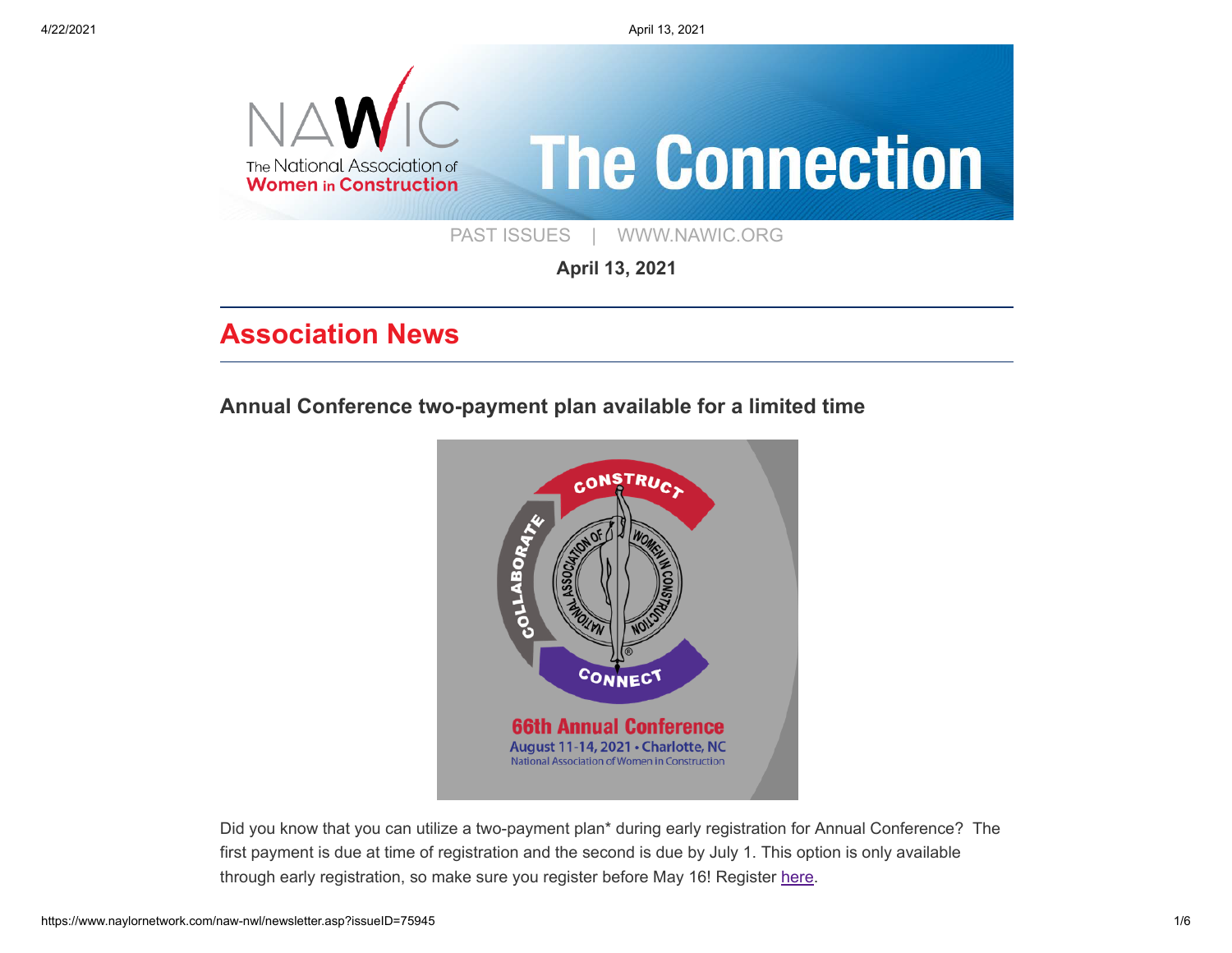\*The two-payment plan only includes registration. Payment for additional events or promotional items is due at time of registration.

# **[Get your questions ready: National Board Candidate Town Hall](https://www.nawic.org/nawic/Webinars.asp)** Leadina Builders. **Building** The National Association of **Women in Construction** Leaders. 2021-2022 **National Officer Candidate Virtual Town Hall 7PM ET / 6PM CT / 5PM MT / 4PM PT**

Don't miss your chance to learn about the candidates for the National Board of Directors! Moderated by President Anne Pfleger, candidates will speak on their priorities for NAWIC if they are elected to the board. Elections are coming up, so make sure you take this opportunity to (virtually) meet the candidates. [Learn More...](https://www.nawic.org/nawic/Webinars.asp)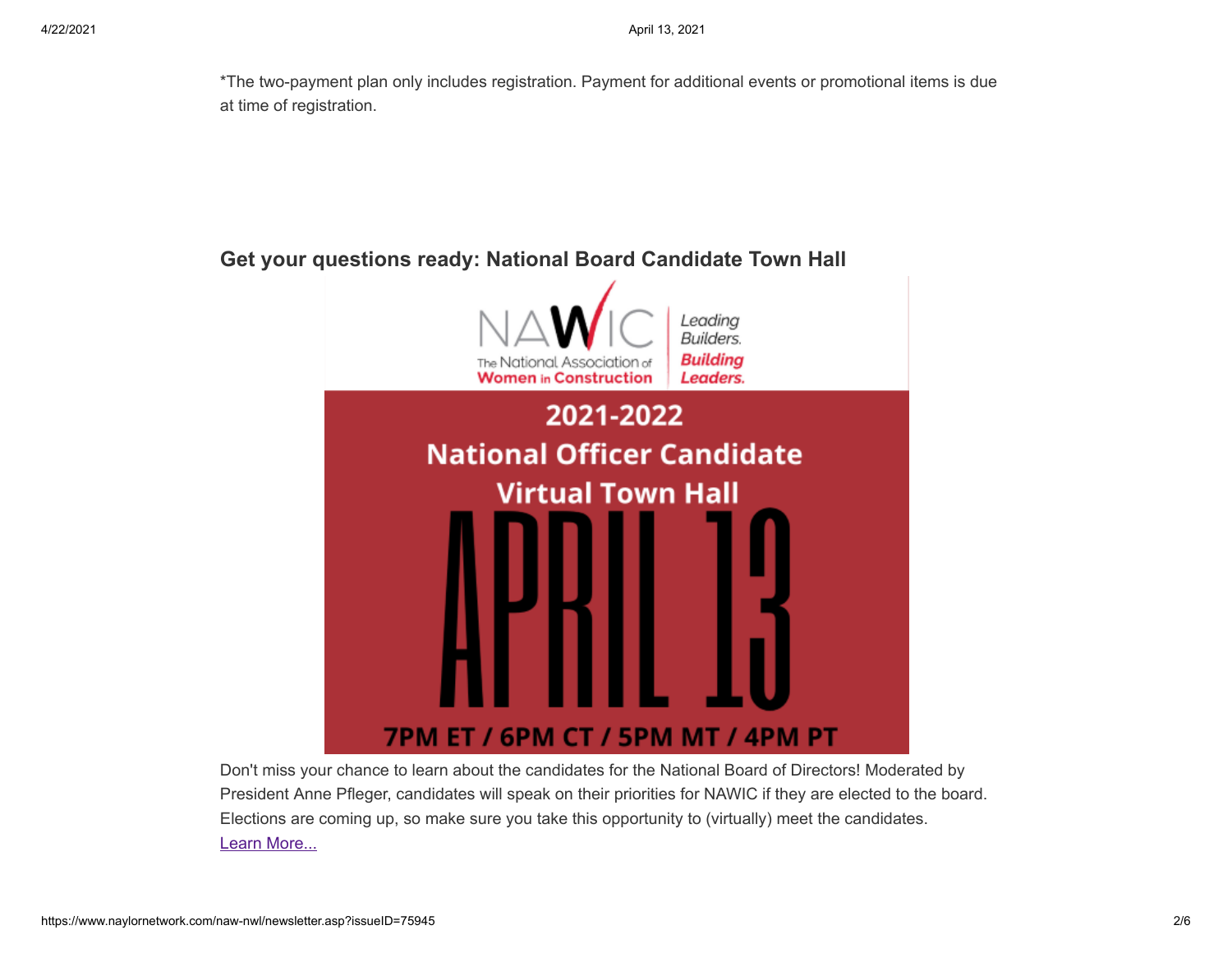### **Education / Training**

#### **[The Coaching Corner with Michael Riegel](https://www.naylornetwork.com/naw-nwl/articles/index.asp?aid=670952&issueID=75945)**



I can still remember meeting my field inspector, Jim, at a project site after a major fire had disabled a wastewater treatment plant in New York City. Everyone was working around the clock to make repairs because the outage meant 140 million gallons of untreated sewage would go straight into the Hudson River – three weeks before the New York City Triathlon. After five hours into a 12-hour shift, Jim turned to me and said "What are you doing here? You went to college so you wouldn't have to be doing this".

In that moment, my entire professional philosophy came into view. [Learn More...](https://www.naylornetwork.com/naw-nwl/articles/index.asp?aid=670952&issueID=75945)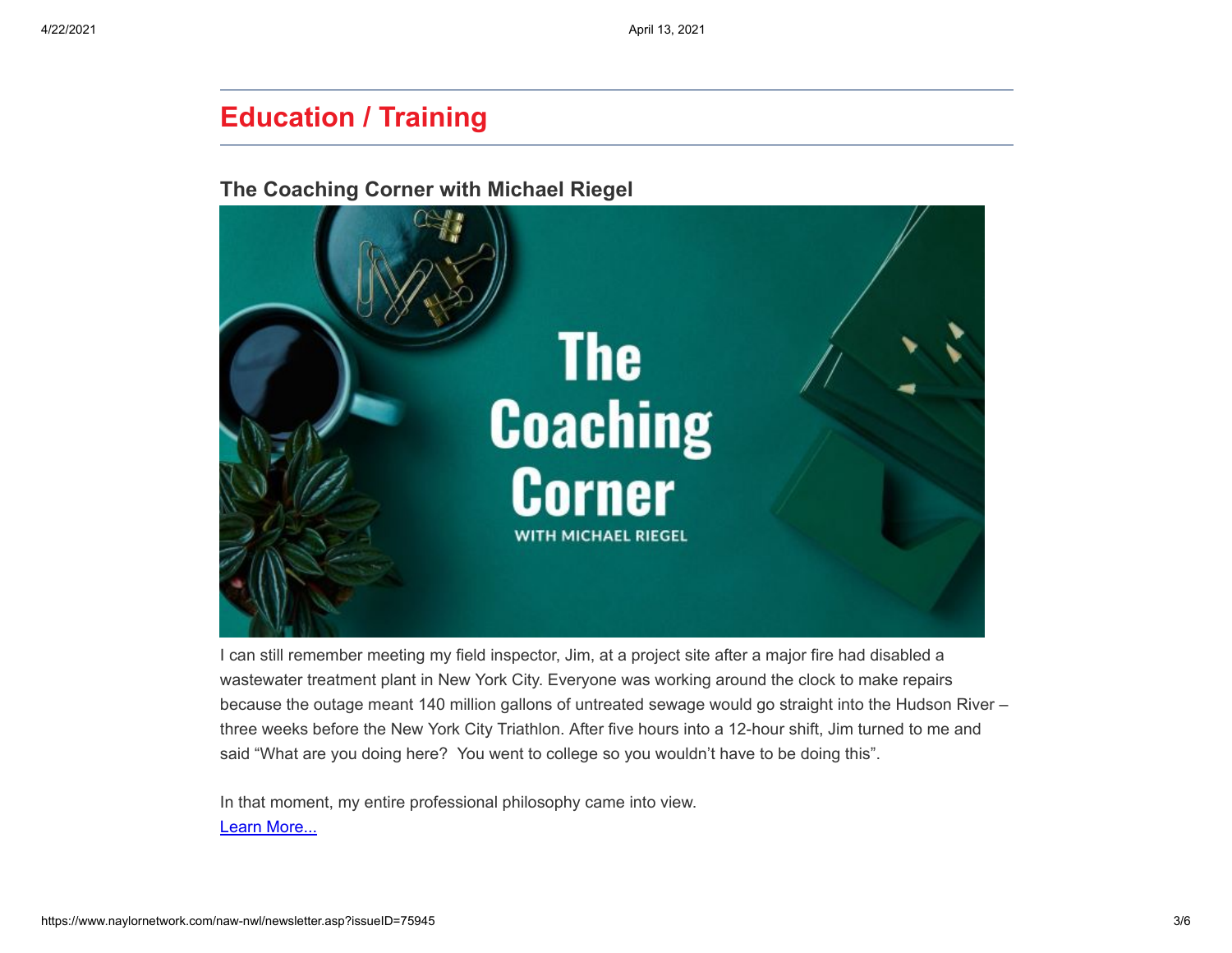# **NAWIC Benefits Spotlight**

### **[IRMI's Construction Risk Insurance Specialist Certification](https://www.webce.com/cris)**

The Construction Risk and Insurance Specialist (CRIS) program is a continuing education curriculum focusing on the insurance and risk management needs of construction projects and contractors. When you complete the program you will be entitled to display the CRIS designation to certify your knowledge of construction insurance and risk management as well as your dedication to the construction industry.

Get 10% off using code G2950061. [Learn More...](https://www.webce.com/cris)

# **Industry Update**

### **[Material prices, supply chain delays spook owners and developers](https://www.constructiondive.com/news/soaring-material-prices-supply-chain-delays-spook-owners-and-developers/597935/)**

Exploring the COVID-19 pandemic's effect on the construction industry and how an expected rebound in construction work later this year could be slowed by a variety of forces. [Learn More...](https://www.constructiondive.com/news/soaring-material-prices-supply-chain-delays-spook-owners-and-developers/597935/)

### **[Construction group launches 'Roll Up Your Sleeves' campaign to encourage](https://www.constructiondive.com/news/union-launches-roll-up-your-sleeves-campaign-to-encourage-vaccinations-am/597997/) vaccinations among contractors**

The campaign began in response to reports indicating construction has one of the lowest rates of workers willing to be vaccinated in the U.S. Research published in February indicated just 53% of construction workers would be willing to get vaccinated, numbers that are in line with a recent Construction Dive survey on the topic.

[Learn More...](https://www.constructiondive.com/news/union-launches-roll-up-your-sleeves-campaign-to-encourage-vaccinations-am/597997/)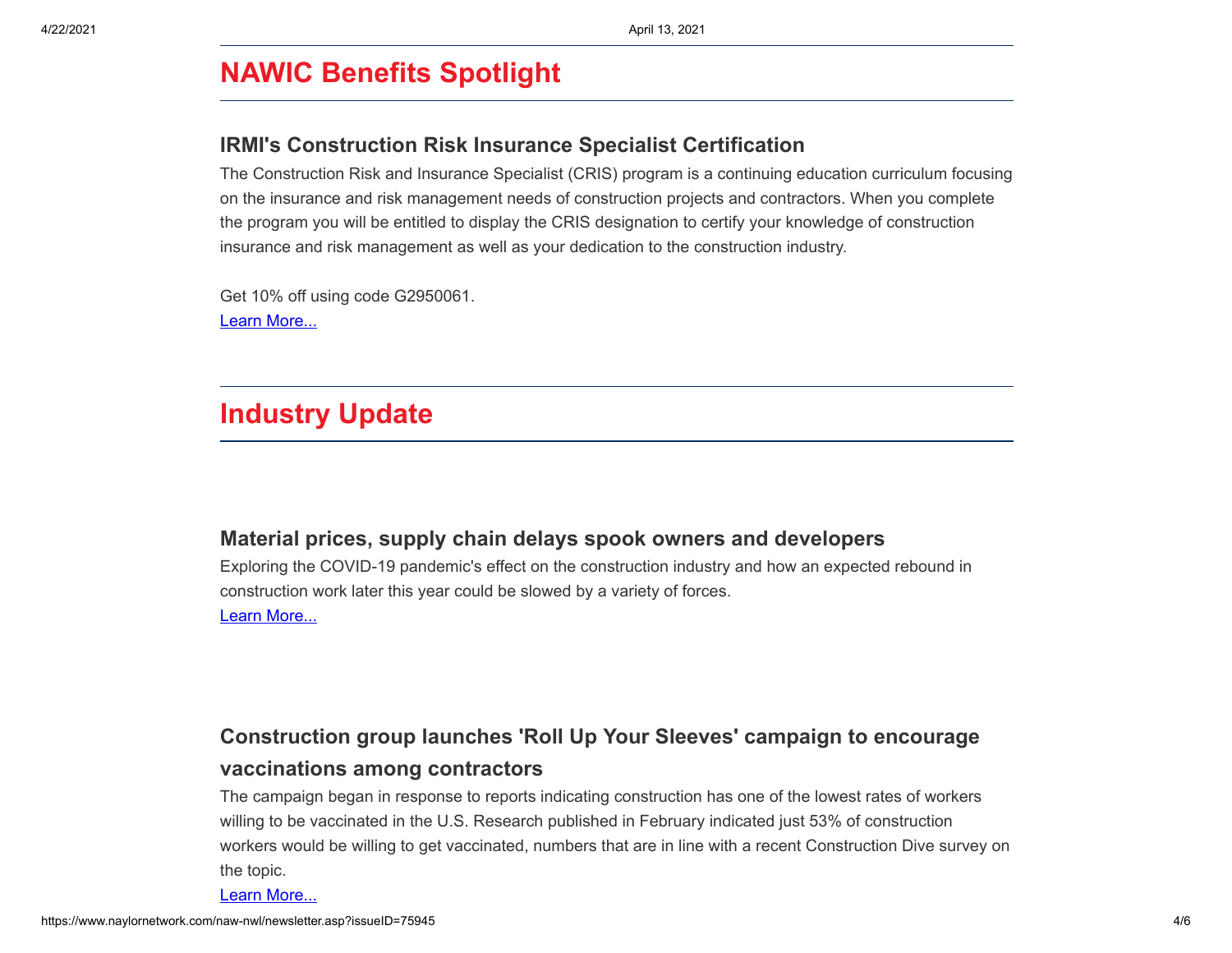#### **[Online map showcases construction-related careers in booming green sector](https://www.constructiondive.com/news/online-map-showcases-construction-related-careers-in-booming-green-sector/597895/)**

The interactive Green Buildings Career Map highlights career opportunities in building energy efficiency, with 55 jobs across four industry sectors, as well as over 300 potential advancement routes. It was developed with input from industry subject matter experts to help interested candidates learn about quality jobs related to energy efficiency in buildings.

[Learn More...](https://www.constructiondive.com/news/online-map-showcases-construction-related-careers-in-booming-green-sector/597895/)

# **Calendar**